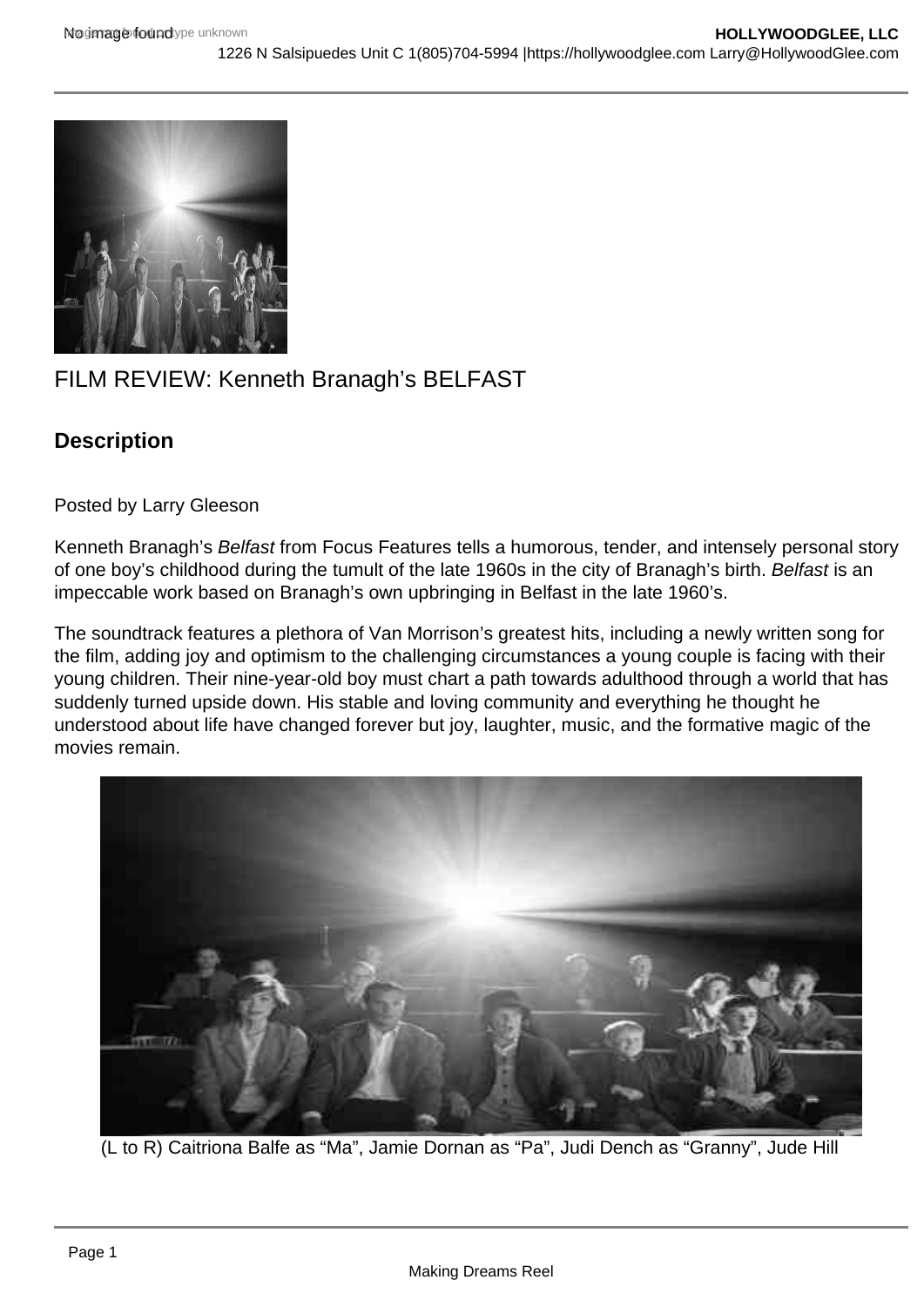as "Buddy", and Lewis McAskie as "Will" in director Kenneth Branagh's BELFAST, a Focus Features release. (PHOTO Credit : Rob Youngson / Focus Features)

The cast includes Golden Globe nominee Caitríona Balfe, Academy Award® winner Judi Dench, Jamie Dornan, Ciarán Hinds, and introduces the ten-year-old Jude Hill. Dornan and Balfe play a passionate working-class couple caught up in the mayhem, with Dench and Hinds as the quick-witted grandparents. The film is produced by Branagh, Laura Berwick, Becca Kovacik, and Tamar Thomas.

Caitriona Balfe (left) stars as "Ma" and Jamie Dornan (right) stars as "Pa" in director Sir Kenneth Branagh's BELFAST, a Focus Features release. Credit : Rob Youngson / Focus Features

Exquisitely executed cinematography by Haris Zambarloukos, Director of Photography, utilizes various camera angles reminiscent of Alfonso Cuaron's Roma and is simply a visual delight. Befitting the 1960's the production design from Jim Clay hit the mark with a splattering of classic 1960's vehicles, urban sidewalks, and building facades to match. The hair, make-up, and costuming donned by the handsome and vivacious actors are a feast for the eyes. Wakana Yoshihara and Charlotte Walker handled the respective departments.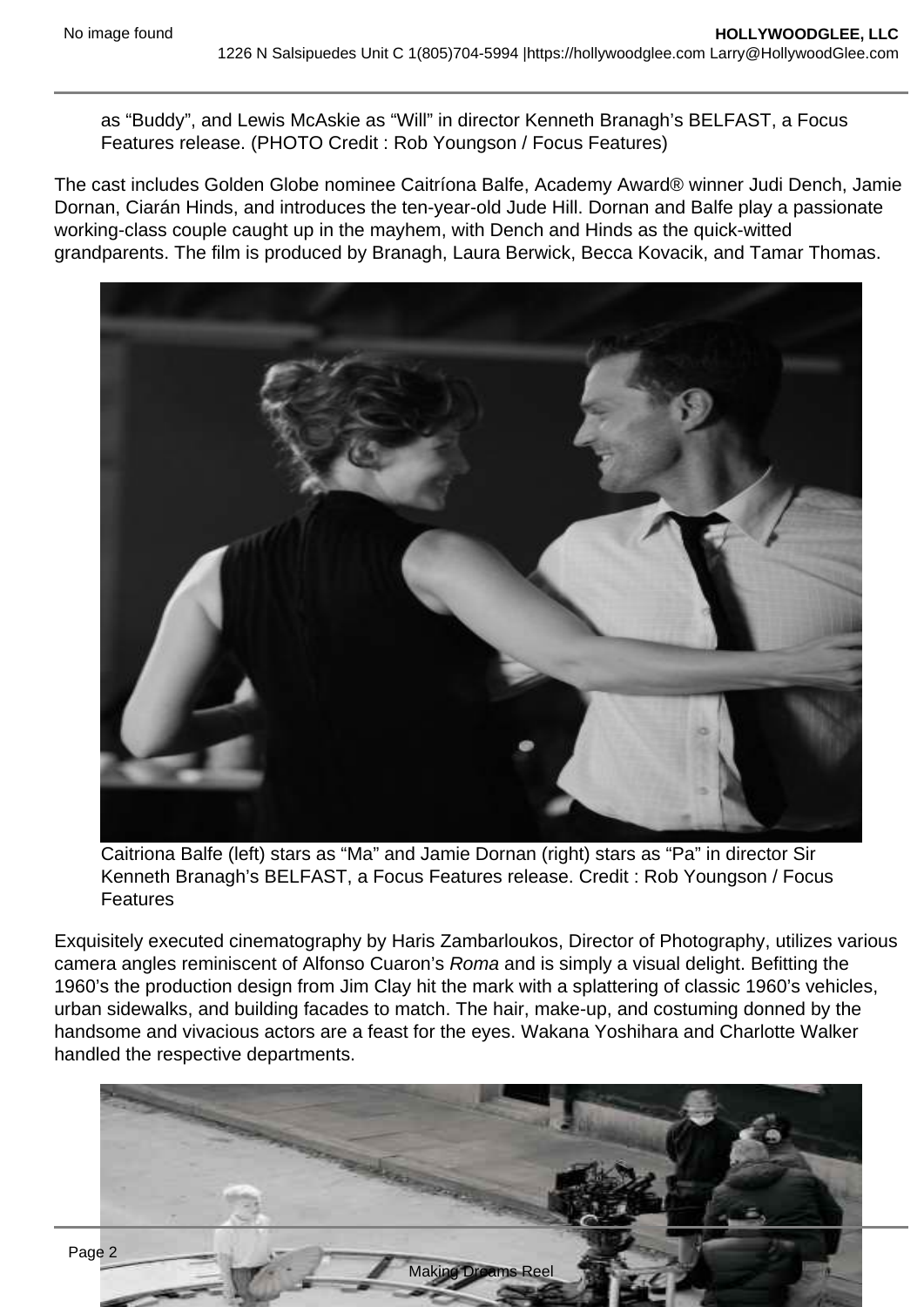Actor Jude Hill (left) on the set of BELFAST, a Focus Features release. ( PHOTO Credit: Rob Youngson/Focus Features)

The beautiful and talented Belfast actors were cast by Lucy Bevan and Emily Brockman. Úna Ní Dhonghaíle (The Crown) nailed the editing as she managed to draw the viewer into the 1960's world and keep them there with seamless continuity. And, as mentioned, the music is from the Belfast-born legend, Van Morrison.

Said Kenneth Branagh:

Kenneth Branagh introduced his latest film, Belfast, at the Werner Herzog Theatre as part of the 48th Telluride Film Festival, Thursday, September 2nd, 2021. (Photo by Larry Gleeson/HollywoodGlee)

"Belfast is a city of stories and in the late 1960s it went through an incredibly tumultuous period of its history, very dramatic, sometimes violent, that my family and I were caught up in. It's taken me fifty years to find the right way to write about it, to find the tone I wanted. It can take a very long time to understand just how simple things can be and finding that perspective, years on, provides a great focus. The story of my childhood, which inspired the film, has become a story of the point in everyone's life when the child crosses over into adulthood, where innocence is lost…"

Belfast, written and directed by Kenneth Branagh, has a perfectly directed runtime of 97 minutes, a compelling storyline, and is so technically proficient that it appears to be an early favorite for the Academy of Motion Picture Arts and Sciences Oscar Awards for best film and best director. Highly recommended!

\*\*\*Belfast began its theatrical release on November 12th, 2021, and recently screened November 5th, at Landmark's Tivoli Theatre in University City, Missouri, as part of the 30th Annual Whitaker St. Louis